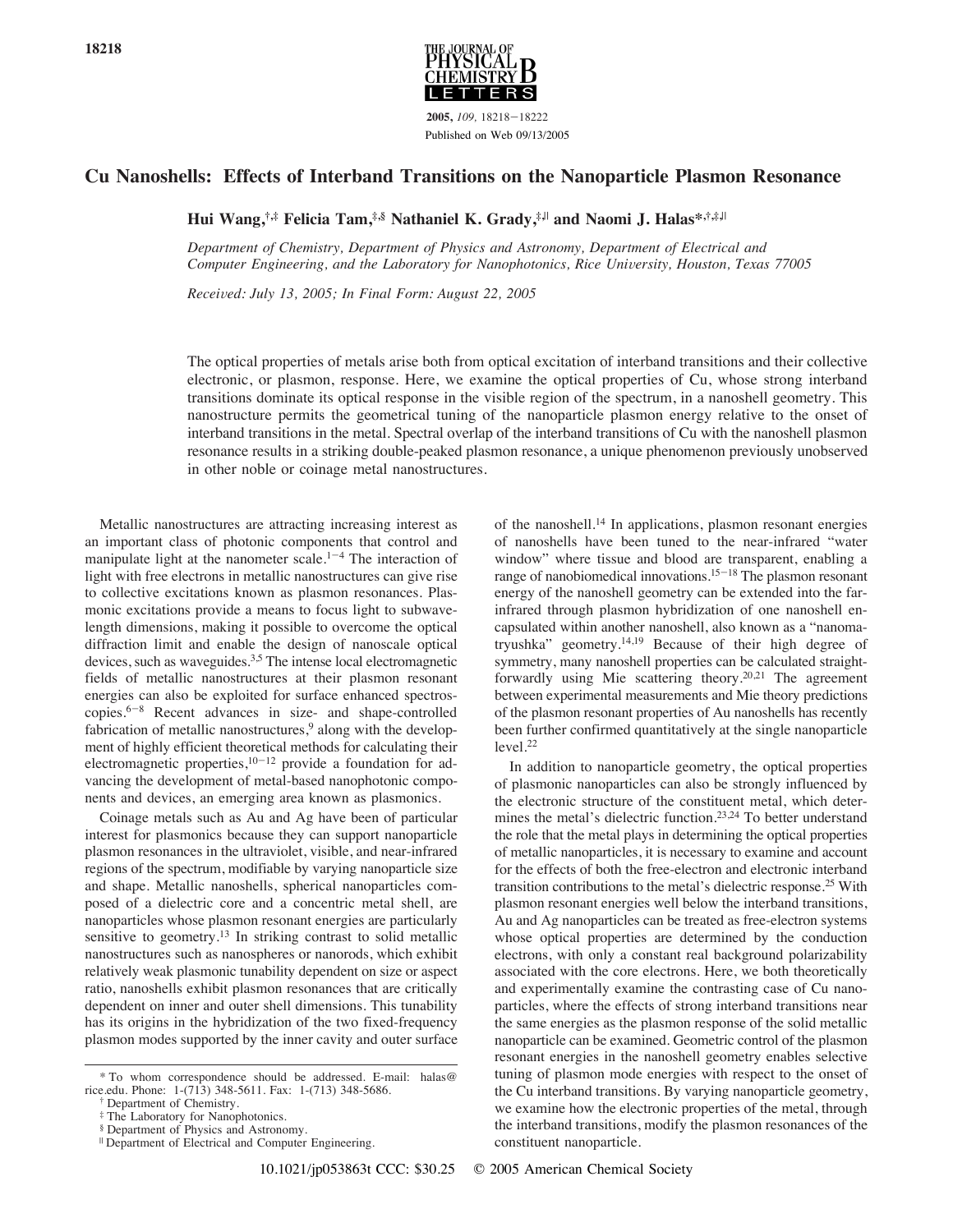

**Figure 1.** Theoretically calculated far-field extinction of a solid nanosphere (black solid curves) and a nanoshell (blue solid curves) made of (A) Ag, (B) Au, and (C) Cu. The nanospheres are 20 nm in radius, and the nanoshells are 63 nm in core (silica) radius and 10 nm in shell thickness. The refractive index of ethanol  $(n = 1.36)$  is used as the refractive index of the medium surrounding the particles. The dielectric functions (red curves) of (A) Ag, (B) Au, and (C) Cu are also shown.  $\epsilon'$  and  $\epsilon''$  are the real and imaginary parts of the dielectric constants, respectively. The green shaded areas indicate the wavelength regions where interband transitions of the metals occur.

Figure 1 shows a comparison of the theoretical extinction spectra of Au, Ag, and Cu solid nanospheres and nanoshells, obtained using Mie scattering theory incorporating the experimentally obtained dielectric function for Ag, Au, and Cu<sup>26</sup> and standard finite path length corrections.<sup>23,27</sup> The surrounding dielectric medium is ethanol (refractive index 1.36). The calculated extinction is expressed as an efficiency, which is the ratio of the energy scattered or absorbed by the nanoparticle to the energy incident on its physical cross section. The spectral regions where interband transitions occur are shaded in green.



**Figure 2.** (A) Theoretically calculated far-field extinction of a Cu nanoshell with a core radius of 63 nm and a shell thickness of 10 nm. Near-field patterns of the dipole resonance excited at (B) 550 nm and (C) 720 nm. The polarization (*E*) and propagation (*k*) vectors are indicated in part C. The color scale indicates  $|E|^2$ .



**Figure 3.** (A) Theoretically calculated far-field extinction of a Cu nanoshell with a core radius of 63 nm and a shell thickness of 40 nm. (B) Near-field pattern in the plane containing the polarization and propagation vectors as indicated in Figure 2. The color bars indicate the magnitude of  $|E|^2$ . The columns indicate the excitation wavelengths. The first row includes the first five terms in the Mie expansion, the second row contains only the first (dipole) term, and the third row includes only the second (quadrupole) term.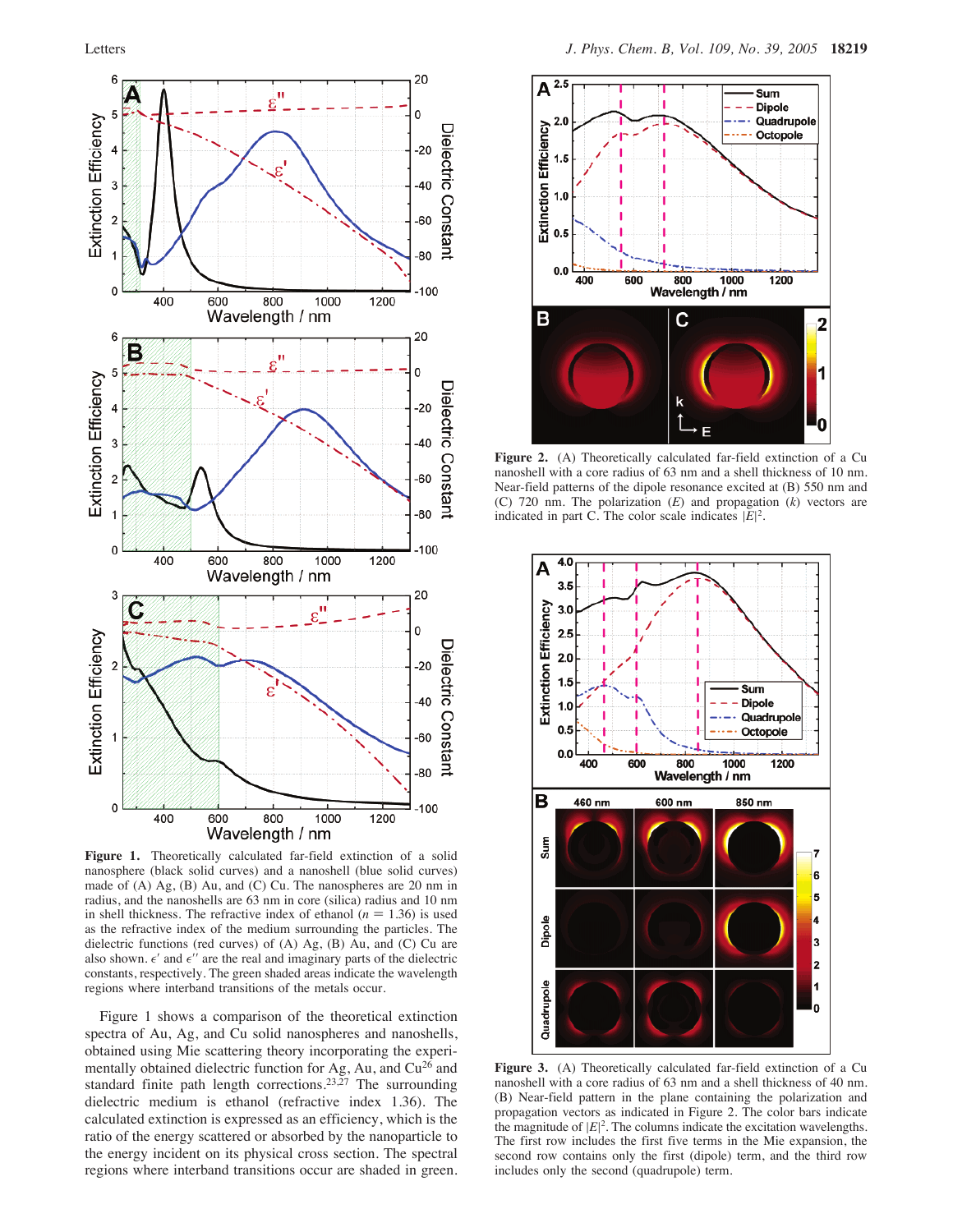

**Figure 4.** (A) Illustration of the fabrication of Cu nanoshells. SEM (B) and TEM (C) images of the seed particles. SEM (D) and TEM (E) images of Cu nanoshells (63  $\pm$  8 nm core radius and 30  $\pm$  4 nm shell thickness).

The onset of electronic interband transitions from the valence band to the Fermi level causes a sharp increase in the imaginary part  $(\epsilon'')$  and a marked change in the slope of the real part  $(\epsilon')$ of the dielectric functions. For 20 nm radius solid nanospheres, the relative spectral locations of the particle plasmon resonance and the constituent metal's interband transitions determine the nanoparticles' optical response, resulting in significant variations between Au, Ag, and Cu nanospheres. The Ag nanosphere has by far the strongest plasmon resonance because the higher energy of the interband transitions (∼3.8 eV),<sup>28,29</sup> relative to the energy of the plasmon resonance, leads to minimal damping of the plasmon. In Ag, the onset of interband transitions is visible in the experimental extinction spectrum only as a small increase in absorption starting at approximately 330 nm. The Au nanosphere displays a well-defined plasmon resonance at 530 nm, which is very close to the edge of the interband transitions region (∼2.5 eV).28,29 The Cu nanosphere has by far the weakest comparative optical response due to the nanosphere plasmon being resonant with the interband transition region (∼2.1  $eV^{28-30}$  of the spectrum. The interband transitions are responsible for a strong damping of the Cu nanosphere plasmon and the strong "background" absorption on top of which a weak plasmon resonance peak is visible.

The tunability of nanoshell plasmons allows the design of nanoparticles with surface plasmon resonances shifted away from the constituent metal's interband transitions. A direct comparison of theoretical extinction spectra for nanoshells composed of a silica core and Ag, Au, and Cu shell layers is also shown in Figure 1. All nanoshell calculations were performed with the same inner and outer shell radii  $(r_1, r_2)$  = (63, 73) nm. All nanoshell spectra exhibit dipole plasmon resonances that have been shifted to longer wavelengths relative to those of the corresponding solid nanospheres. The plasmon resonance spectra of the Ag and Au nanoshells in parts A and B of Figure 1, respectively, are relatively similar to each other in amplitude and peak wavelength, a comparison that has been previously noted.31 The Ag nanoshell resonance also shows an additional, weaker feature at nominally 560 nm attributable to excitation of the nanostructure's quadrupole mode. In marked contrast, the plasmon resonance of a Cu nanoshell of the same size and aspect ratio remains centered at wavelengths corresponding to the onset of interband transitions in Cu (Figure 1C). In addition, a dip in the resonance spectrum also appears at this onset energy, resulting in a unique double-peaked resonance line shape.

In Figure 2, the Cu nanoshell resonance line shape is analyzed in greater detail. In Figure 2A, the total calculated far-field extinction spectrum is analyzed to show the individual dipole, quadrupole, and octopole contributions to the overall spectral response of the nanostructure. The overall extinction is dominated by the dipole plasmon mode, whose line shape has been strongly modified into this double-peaked structure. This analysis clearly shows that the origin of this double-peaked feature is related to variations in the dielectric function of Cu,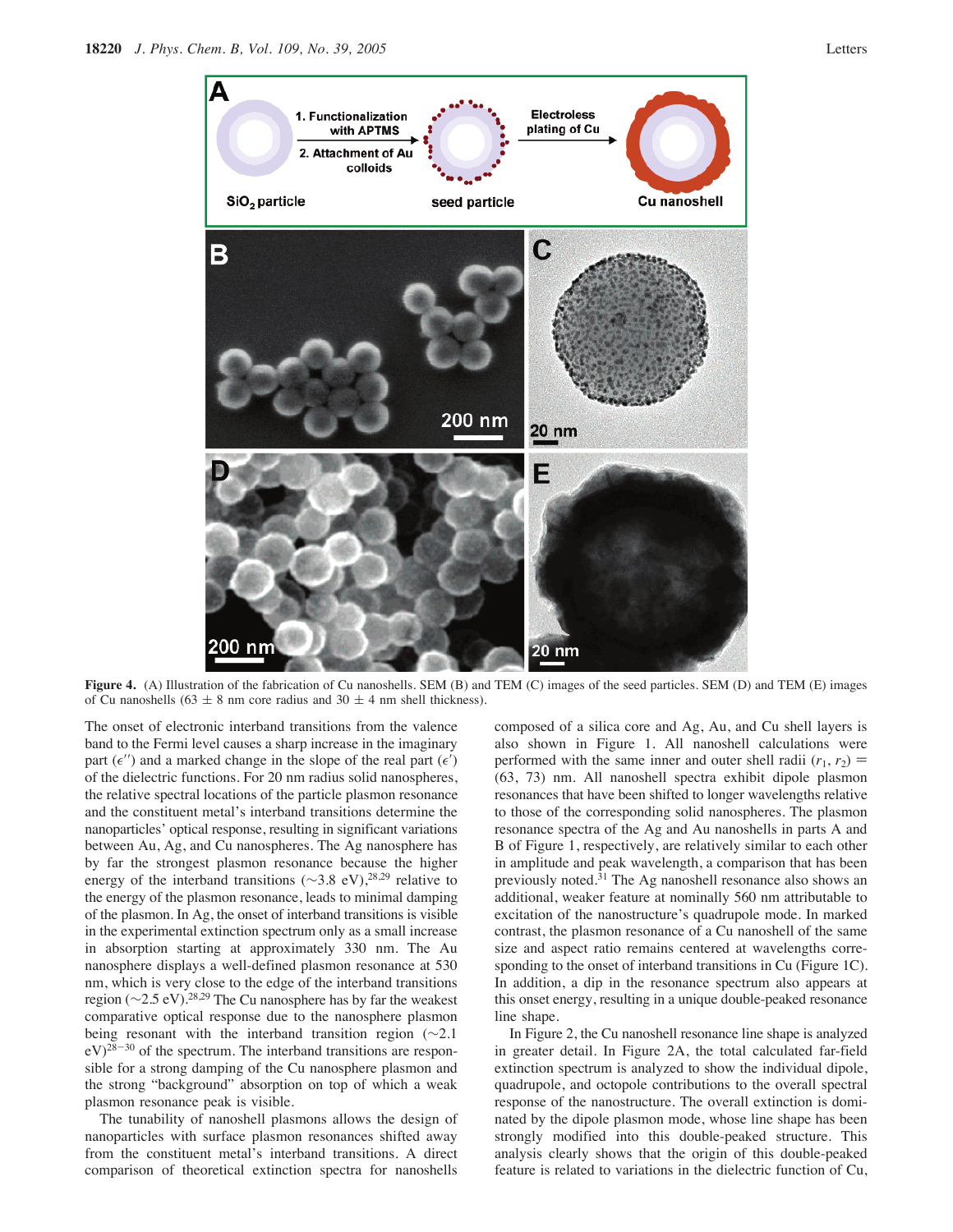

**Figure 5.** Extinction spectra of Cu nanoshells with a core radius of  $63 \pm 8$  nm and a shell thickness of (A)  $52 \pm 7$  nm, (B)  $45 \pm 6$  nm, (C)  $38 \pm 5$  nm, and (D)  $30 \pm 4$  nm. The solid curves are the experimentally measured extinction spectra of Cu nanoshells dispersed in ethanol. The dashed curves are the theoretically calculated extinction (red), absorption (green), and scattering (blue) of the Cu nanoshells.

and not due to the onset of a quadrupole mode (such as the high energy feature at ∼550 nm in the Ag nanoshell response in Figure 1A). As illustrated in Figure 2B and C, the near-field contours of the plasmon resonance excited at 550 and 720 nm, wavelengths corresponding to the two maxima of this resonance, further confirm the dipolar nature of each spectral feature. As the thickness of the Cu nanoshell layer is increased, the quadrupole plasmon mode can be brought into resonance with the interband transitions in Cu. The peak of the dipole resonance is shifted to ∼ 850 nm, and the quadrupole and other higher order multiple modes become increasingly pronounced compared to the dipole resonance, due to increasing phase retardation effects. $32-34$  In this case, the peculiar peak "inflection" is transferred to the quadrupole plasmon mode (Figure 3A). Figure 3A analyzes the calculated extinction spectrum of a (63, 103) Cu nanoshell. Here, both the dipole and quadrupole modes contribute significantly to the overall extinction. A doublepeaked quadrupole line shape is now observed as the quadrupole resonance overlaps with the onset of the interband transitions. The quadrupole maximum at 460 nm is more intense than that at 600 nm and is likely due to the overlap of the quadrupole plasmon resonance with the spectral background arising from the interband transitions. Figure 3B shows the calculated nearfield contours of the dipole and quadrupole plasmon modes excited at the wavelengths associated with these inflections, as indicated in Figure 3A. The top row in Figure 3B corresponds to the total plasmon extinction in the near-field at these three wavelengths of interest, which in this case consists of the sum of the first five multipolar terms in the Mie expansion. The asymmetry of the total near-field profile is simply due to the

relative phase of the various multipolar modes. The second row shows the relative dipole mode intensities in the near-field at the three wavelengths of interest, and the third row shows the quadrupole mode. The near-field patterns confirm the quadrupolar nature of both spectral features at 460 and 600 nm for this size and geometry of nanoparticle.

To experimentally investigate the effects of interband transitions on the plasmons, we use a wet chemistry method to fabricate Cu nanoshells with controllable core-shell dimensions. Currently, the most extensively used strategy for nanoshell fabrication involves seed-mediated electroless plating. By using this method, continuous Au,<sup>13,35–37</sup> Ag,<sup>31,38,39</sup> and even bimetallic nanoshells40 with controllable core and shell dimensions have been successfully fabricated using silica or polymer beads as core materials. In addition to the seeded shell growth, more recent approaches based on galvanic replacement reactions<sup>41-43</sup> have also been employed to produce hollow metallic nanoshells using metal nanoparticles as sacrificial cores. Here, we exploit a combination of surface seeding and electroless plating methods to fabricate Cu nanoshells using silica nanosphere cores (Figure 4). As illustrated in Figure 4A, the fabrication of Cu nanoshells involves two major steps. The first step is analogous to the pretreatment step in electroless plating, in which small Au nanoparticles (∼2 nm in diameter) are immobilized onto the surface of (3-aminopropyl)trimethoxysilane (APTMS) functionalized silica particles. As illustrated in Figure 4C, the coverage of Au nanoparticles on the surface of the silica beads is nominally 30%. In the second step, the immobilized Au colloids act as nucleation sites for electroless Cu plating onto the surface of silica particles, leading to the gradual formation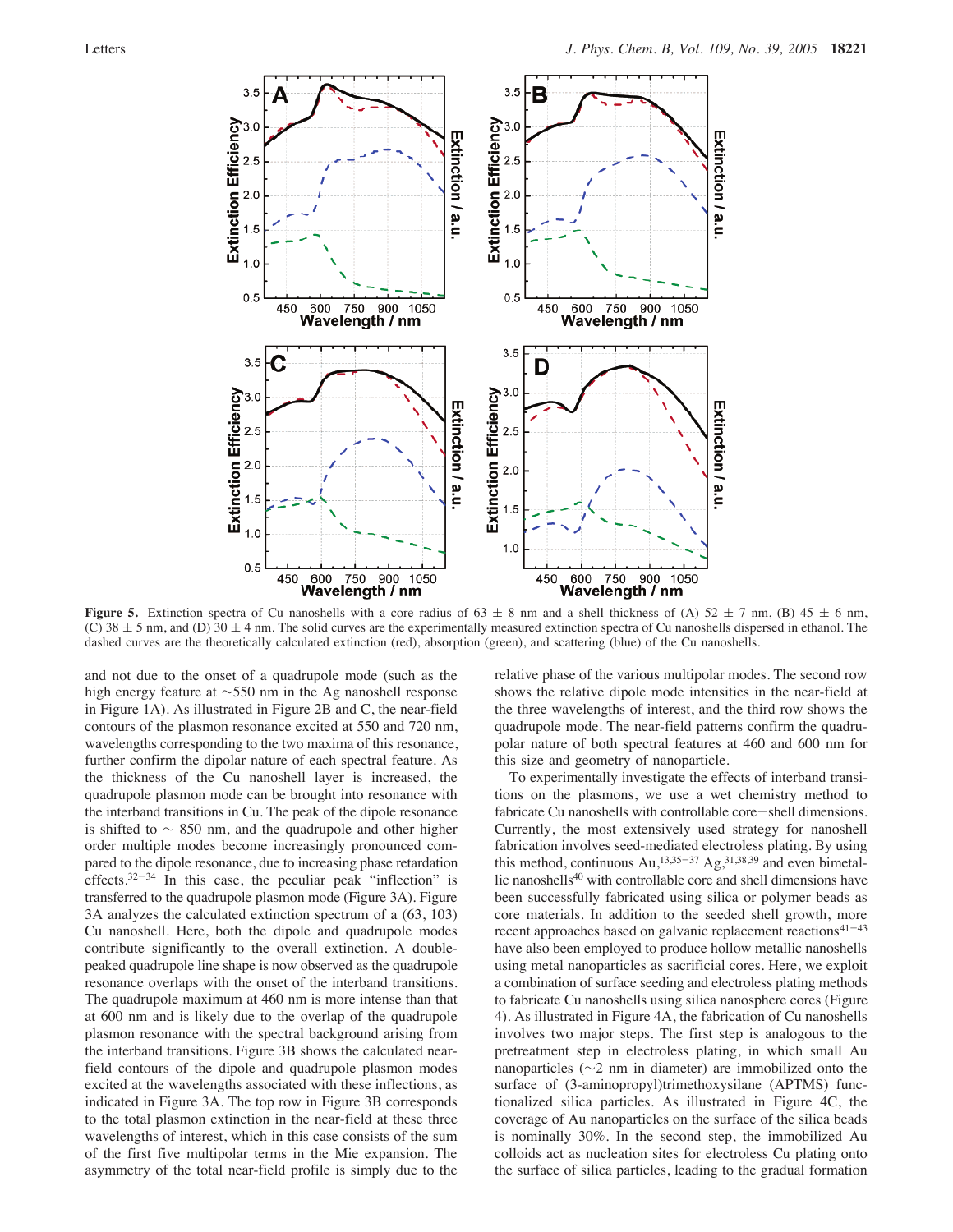of continuous and complete Cu nanoshells (Figure 4D and F). The as-prepared Cu nanoshells can be homogeneously dispersed in ethanol to form colloidal solutions. X-ray powder diffraction results (Supporting Information) indicate the absence of oxide layers on the surface of the as-prepared Cu nanoshells during and after the shell growth.

Figure 5 shows the extinction spectra of experimentally fabricated Cu nanoshells with a core radius of  $63 \pm 8$  nm and several varying shell thicknesses. The core and shell dimensions of the Cu nanoshells are determined according to scanning electron microscopy (SEM) images obtained of the nanostructures. The standard deviations of the core size and shell thickness are also included for the theoretical calculations. The experimental plasmon response is in each case compared with the response obtained using Mie scattering theory, and the relative contributions of absorption and scattering to the overall extinction spectra of the nanoparticles are shown. The positions and line shapes of the plasmon peaks in the measured extinction spectra are in good agreement with Mie scattering theory. Three discernible peaks are observed. The peak in the range 800- 900 nm is identified as the dipole resonance, and the peak inflections observed at ∼620 and ∼470 nm correspond quite well to the predicted peak splitting discussed earlier (Figures 2 and 3). As the shell thickness increases, the quadrupole resonance becomes increasingly pronounced compared to the dipole resonance, and the dipole peak red-shifts only slightly. These effects are due to phase retardation which increases with the particle size. $34$ 

In conclusion, the effects of interband transitions on the optical properties of metallic nanoparticles have been observed and investigated in the Cu nanoshell geometry. When a dipole or quadrupole plasmon overlaps the interband transition threshold, a double-peaked plasmon resonance appears. The measured extinction spectra of experimentally fabricated Cu nanoshells are in good agreement with Mie scattering theory and exhibit this behavior for a variety of shell thicknesses. In photonic device applications, Cu may potentially be desirable over Au or Ag due to its compatibility with Si-based processing. Cu nanoshells are of significant interest for potential large-scale or large-area applications relative to their Au and Ag counterparts due to the significantly reduced relative cost of the constituent metal. In a more general sense, developing a better understanding of the role of electronic structure in the optical properties of metallic nanostructures may lead to increased interest in the development of plasmonic nanostructures based on other material systems, incorporating additional properties and functionalities.

**Acknowledgment.** We gratefully acknowledge the National Science Foundation (NSF) grant EEC-0304097, Air Force Office of Scientific Research grant F49620-03-C-0068, the Texas Institute for Bio-Nano Materials and Structures for Aerospace Vehicles funded by NASA Cooperative Agreement No. NCC-1-02038, Robert A. Welch Foundation grants C-1220, and Multidisciplinary University Research Initiative (MURI) grant W911NF-04-01-0203 for their financial support.

**Supporting Information Available:** Experimental details on the fabrication of Cu nanoshells and X-ray powder diffraction results. This material is available free of charge via the Internet at http://pubs.acs.org.

#### **References and Notes**

(1) Ebbesen, T. W.; Lezec, H. J.; Ghaemi, H. F.; Thio, T.; Wolff, P. A. *Nature* **1998**, *391*, 667.

(2) Pendry, J. B. *Phys. Re*V*. Lett.* **2000**, *85*, 3966.

(3) Maier, S. A.; Brongersma, M. L.; Kik, P. G.; Meltzer, S.; Requicha, A. A. G.; Atwater, H. A. *Ad*V*. Mater*. **2001**, *13*, 1501.

(4) Maier, S. A.; Kik, P. G.; Atwater, H. A.; Meltzer, S.; Harel, E.; Koel, B. E.; Requicha, A. A. G. *Nat. Mater.* **2003**, *2*, 229.

(5) Barnes, W. L.; Dereux, A.; Ebbesen, T. W. *Nature* **2003**, *424*, 824. (6) Nie, S.; Emory, S. R. *Science* **1997**, *275*, 1102.

(7) Kneipp, K.; Wang, Y.; Kneipp, H.; Perelman, L. T.; Itzkan, I.; Dasari, R. R.; Feld, M. S. *Phys. Re*V*. Lett*. **1997**, *78*, 1667.

(8) Jackson, J. B.; Halas, N. J. *Proc. Natl. Acad. Sci. U.S.A.* **2004**, *101*, 17930.

(9) Xia, Y., Halas, N., Eds. *MRS Bull.* **2005**, *30* (5) (an issue on "Shape-Controlled Synthesis and Suface Plasmonic Properties of Metallic Nanostructures").

(10) Kelly, K. L.; Coronado, E.; Zhao, L. L.; Schatz, G. C. *J. Phys. Chem. B* **2003**, *107*, 668.

(11) Maier, S. A.; Kik, P. G.; Atwater, H. A. *Phys. Re*V*. B* **2003**, *67*, Art. No. 205402.

(12) Oubre, C.; Nordlander, P. *J. Phys. Chem. B* **2004**, *108*, 17740.

(13) Oldenburg, S. J.; Averitt, R. D.; Westcott, S. L.; Halas, N. J. *Chem. Phys. Lett.* **1998**, *288*, 243.

(14) Prodan, E.; Radloff, C.; Halas, N. J.; Nordlander, P. *Science* **2003**, *302*, 419.

(15) Sershen, S. R.; Westcott, S. L.; Halas, N. J.; West, J. L. *J. Biomed. Mater. Res.* **2000**, *51*, 293.

(16) Loo, C.; Lowery, A.; Halas, N.; West, J.; Drezek, R. *Nano Lett.* **2005**, *5*, 709.

(17) Loo, C.; Lin, A.; Hirsch, L.; Lee, M. H.; Barton, J.; Halas, N.; West, J.; Drezek, R. *Technol. Cancer Res. Treat.* **2004**, *3*, 33.

(18) Hirsch, L. R.; Stafford, R. J.; Bankson, J. A.; Sershen, S. R.; Rivera, B.; Price, R. E.; Hazle, J. D.; Halas, N. J.; West, J. L. *Proc. Natl. Acad. Sci. U.S.A.* **2003**, *100*, 13549.

- (19) Radloff, C.; Halas, N. J. *Nano Lett.* **2004**, *4*, 1323.
- (20) Aden, A. L.; Kerker, M. *J. Appl. Phys.* **1951**, *22*, 1242.

(21) Neeves, A. E.; Birnboim, M. H. *J. Opt. Soc. Am. B* **1989**, *6*, 787.

(22) Nehl, C.; Grady, N.; Goodrich, G. P.; Tam, F.; Halas, N. J.; Hafner, J. *Nano Lett.* **2004**, *4*, 2355.

(23) Kreibig, U.; Vollmer, M. *Optical Properties of Metal Clusters*; Springer-Verlag: Berlin, Germany, 1995.

(24) Grady, N. K.; Halas, N. J.; Nordlander, P. *Chem. Phys. Lett.* **2004**, *399*, 167.

(25) Marton, J. P.; Jordan, B. D. *Phys. Re*V*. B* **1977**, *15*, 1719.

(26) *CRC Handbook of Chemistry and Physics*; Lide, D. R., Ed.; CRC Press: Boca Raton, FL, 2000.

- (27) Wiesner, J.; Wokaun, A. *Chem. Phys. Lett.* **1989**, *157*, 569.
- (28) Johnson, P. B.; Christy, R. W. *Phys. Re*V*. B* **1972**, *6*, 4370.
- (29) Johnson, P. B.; Christy, R. W. *Phys. Re*V*. B* **1975**, *11*, 1315.
- (30) Pinchuk, A.; Kreibig, U.; Hilger, A. *Surf. Sci.* **2004**, *557*, 269.
- (31) Jackson, J. B.; Halas, N. J. *J. Phys. Chem. B* **2001**, *105*, 2743.

(32) Oldenburg, S. J.; Jackson, J. B.; Westcott, S. L.; Halas, N. J. *Appl. Phys. Lett.* **1999**, *75*, 2897.

(33) Oldenburg, S. J.; Hale, G. D.; Jackson, J. B.; Halas, N. J. *Appl. Phys. Lett.* **1999**, *75*, 1063.

- (34) Westcott, S. L.; Jackson, J. B.; Radloff, C.; Halas, N. J. *Phys. Re*V*. B* **2002**, *66*, Article No. 155431.
- (35) Graf, C.; van Blaaderen, A. *Langmuir* **2002**, *18*, 524.
- (36) Lim, Y. T.; Park, O. O.; Jung, H. T. *J. Colloid Interface Sci.* **2003**, *263*, 449.
- (37) Shi, W. L.; Sahoo, Y.; Swihart, M. T.; Prasad, P. N. *Langmuir* **2005**, *21*, 1610.

(38) Jiang, Z. J.; Liu, C. Y. *J. Phys. Chem. B* **2003**, *107*, 12411.

(39) Lu, L.; Zhang, H.; Sun, G.; Xi, S.; Wang, H.; Li, X.; Wang, X.; Zhao, B. *Langmuir* **2003**, *19*, 9490.

(40) Liu, J. B.; Dong, W.; Zhan, P.; Wang, S. Z.; Zhang, J. H.; Wang, Z. L. *Langmuir* **2005**, *21*, 1683.

(41) Sun, Y.; Xia, Y. *Anal. Chem.* **2002**, *74*, 5297.

(42) Sun, Y.; Xia, Y. *Nano Lett.* **2003**, *3*, 1569.

(43) Liang, H. P.; Wan, L. J.; Bai, C. L.; Jiang, L. *J. Phys. Chem. B* **2005**, *109*, 7795.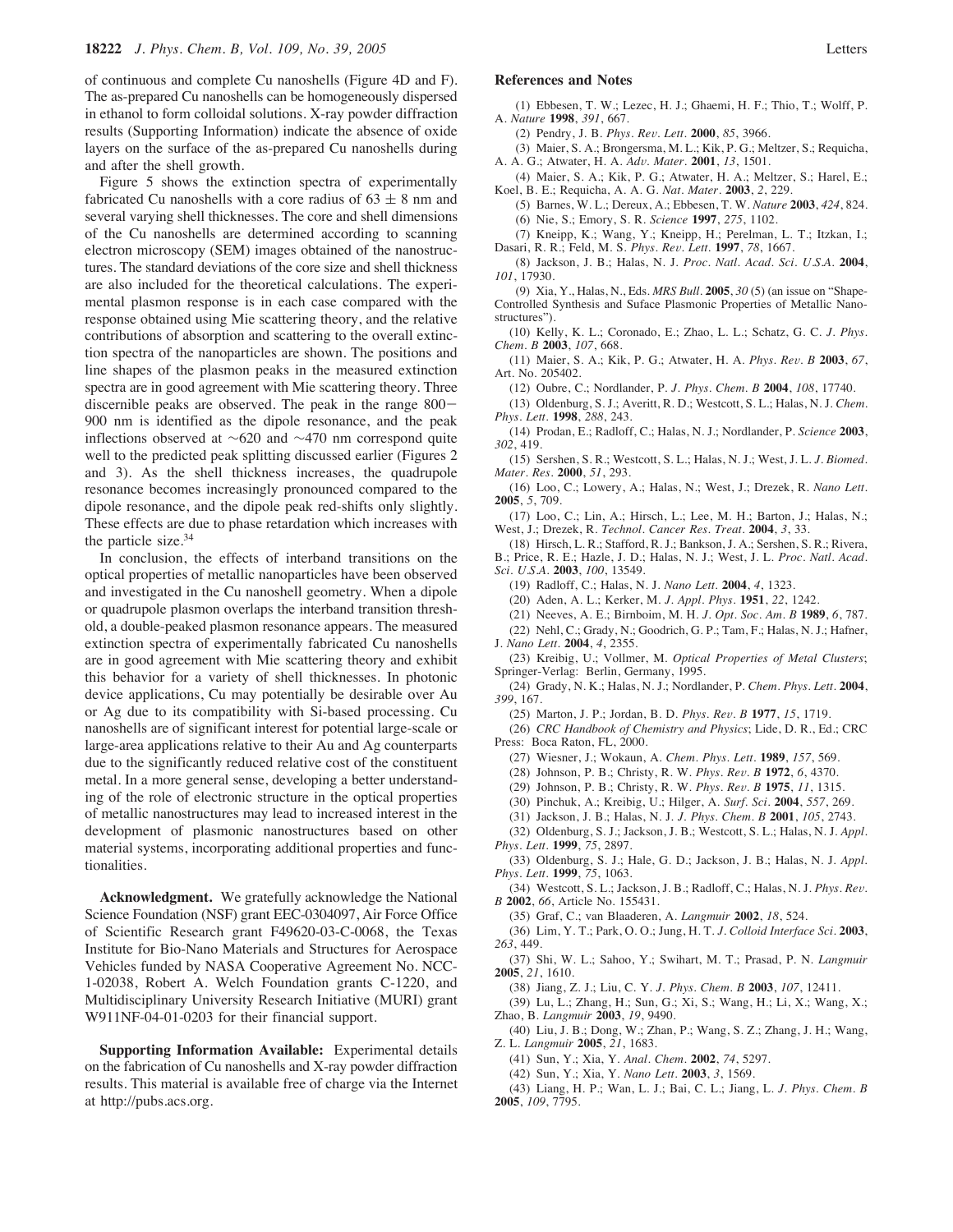# Cu Nanoshells: Effects of Interband Transitions on the Nanoparticle Plasmon Resonance

*Hui Wang,*<sup>1,4</sup> Felicia Tam,<sup>2,4</sup> Nathaniel K. Grady,<sup>3,4</sup> and Naomi J. Halas<sup>1,3,4</sup>\*

<sup>1</sup> Department of Chemistry,  $^{2}$  Department of Physics and Astronomy,  $^{3}$  Department of Electrical and Computer Engineering, and <sup>4</sup> the Laboratory for Nanophotonics, Rice University, Houston, TX 77005.

\* To whom correspondence should be addressed.

Email: [halas@rice.edu](mailto:halas@rice.edu); Tel: 1-(713) 348-5611; Fax: 1-(713) 348-5686.

### **Fabrication of Cu nanoshells:**

Tetraethyl orthosilicate (TEOS, 99.9999%), (3-aminopropyl)trimethoxysilane (APTMS, 97%), tetrachloroauric acid (HAuCl<sub>4</sub>•3H<sub>2</sub>O), tetrakis hydroxymethyl phosphonium chloride (THPC), and potassium sodium tartrate were purchased from Sigma-Aldrich (St. Louis, MO). Ammonium hydroxide, 1 N sodium hydroxide solution, cupric sulfate  $(CuSO_4 \cdot 5H_2O)$ , 37% formaldehyde, and 200-proof ethanol were obtained from Fisher Scientific (Hampton, NH). All the chemicals were used as received without further purification. Ultrapure water (18.2 M $\Omega$  resistivity) was obtained from a Milli-Q water purification system (Millipore, Billerica, MA).

The seed particles used in the present study were fabricated following a previously reported method. Briefly, colloidal silica particles prepared via the well-known Stöber-Fink-Bohn method<sup>1</sup> were used as the dielectric core materials. The surface of the silica particles was then functionalized with organosilane molecules (APTMS) to generate an amine moiety coated silica surface. THPC-capped Au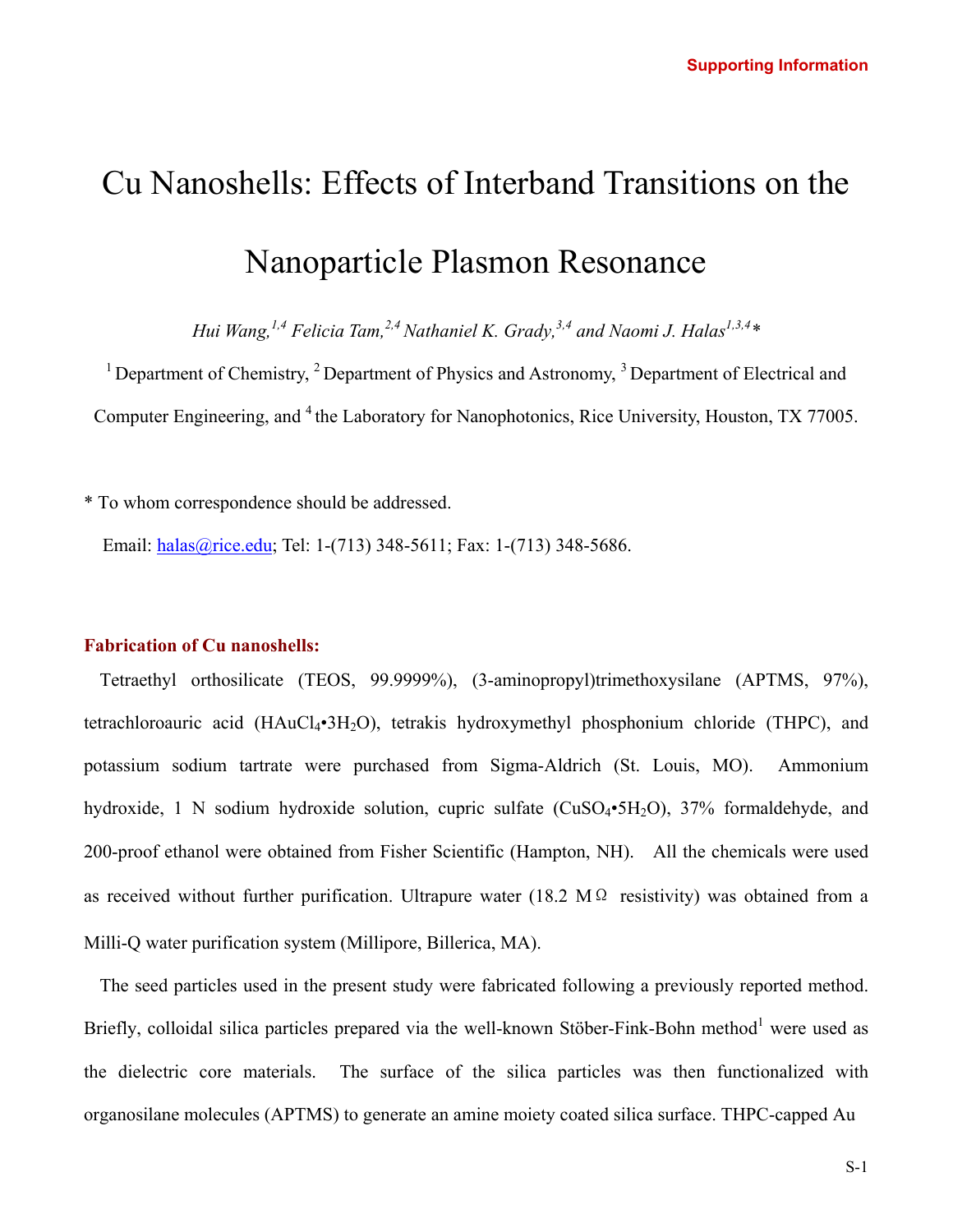#### **Supporting Information**

nanoparticles ( $\sim$ 2 nm in diameter) were prepared following Duff's method,<sup>2</sup> and then attached to the silica surface through the gold-amine interactions.<sup>3-5</sup> These attached Au colloids acted as the nucleation sites for the reduction of cupric ions from solution onto the silica surface until continuous and complete Cu nanoshells were formed.

Cu nanoshells were fabricated via seed-catalyzed reduction of Cu(II) ions by formaldehyde in alkaline aqueous solutions at room temperature. The Cu stock solution was prepared by dissolving 0.7 g of potassium sodium tartrate and  $0.2$  g of  $CuSO<sub>4</sub>•5H<sub>2</sub>O$  in 25 mL Milli-Q water. The growth of Cu nanoshells was accomplished by introducing 500 µL of 1 N NaOH, 200 µL of seed particle solution, variant amount of freshly-prepared Cu stock solution, and 200 µL of formaldehyde into 2.5 mL Milli-Q water in sequence under vigorous stir. The growth process typically took 5-10 min. The resulting colloids were washed twice by centrifugation and redispersion in ethanol. The as-prepared Cu nanoshells can be homogenously dispersed in ethanol to form colloidal solutions.

The morphologies, compositions, and optical properties of the products were characterized by scanning electron microscope (SEM), transmission electron microscope (TEM), X-ray powder diffraction (XRD), and ultraviolet-visible-near infrared (UV-Vis-NIR) spectroscopic measurements. SEM images were obtained on a Phillips FEI XL-30 environmental scanning electron microscope at an acceleration voltage of 30 kV. The samples for SEM measurements were prepared by drying a drop of colloidal solutions on silicon wafer surface under ambient air. TEM images were obtained using JEOL JEM-2010 transmission electron microscope. XRD measurements were performed on a Siemens D5000 X-ray diffractometer using Cu K $\alpha$  radiation ( $\lambda$ = 1.5418 Å). The extinction spectra were obtained using a Cary 5000 UV/Vis/NIR spectrophotometer in the wavelength range of 300 nm to 1300 nm.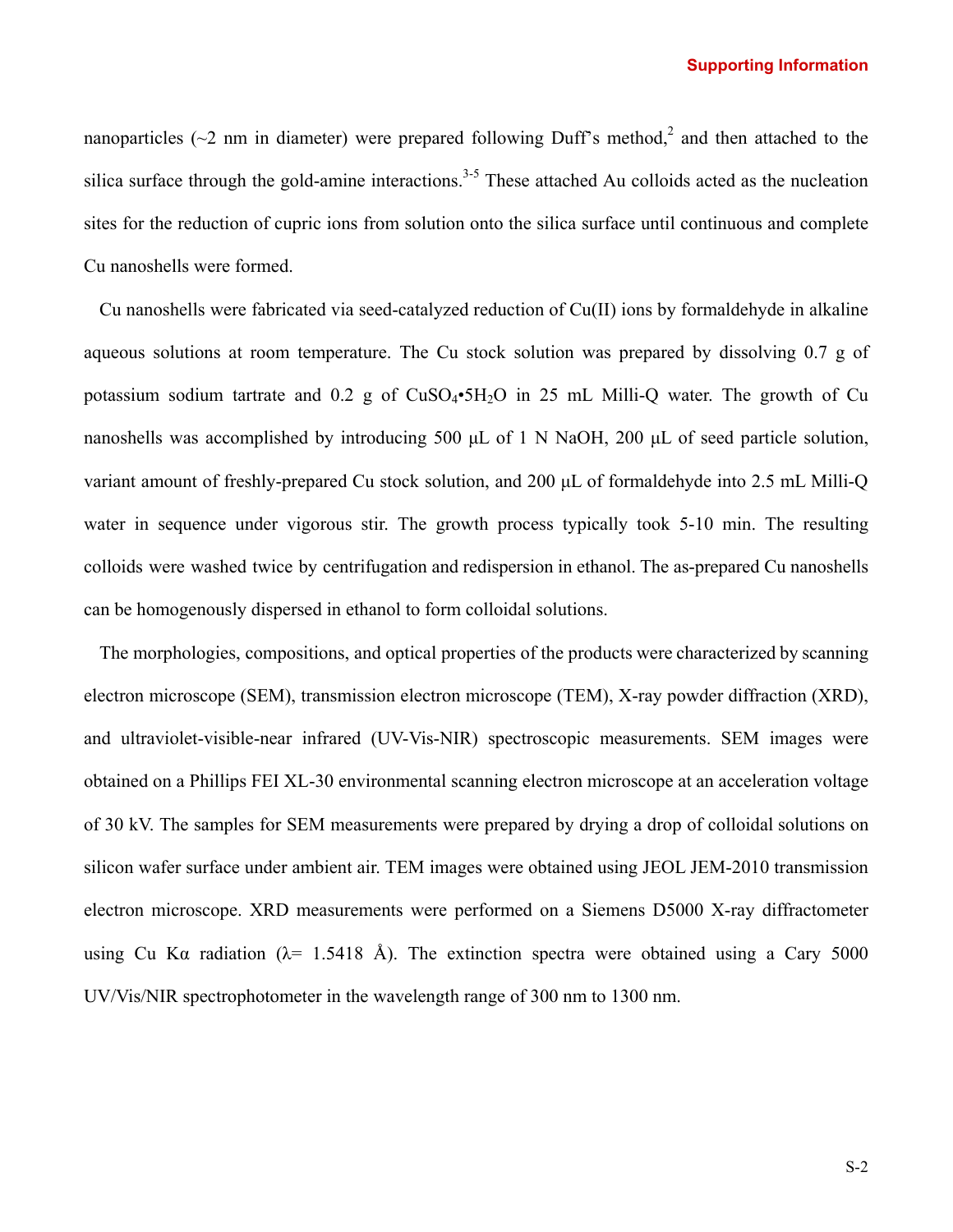#### **X-ray powder diffraction results:**



**SI\_Figure 1.** X-ray powder diffraction patterns of (a) APTMS functionalized silica particles, (b) incomplete copper nanoshells, and (c) complete Cu nanoshells (the sample illustrated in Figure 4D and E).

SI Figure 1 shows the XRD patterns of APTMS-functionalized silica particles, incomplete and complete Cu nanoshells. It is apparent that the APTMS-functionalized silica particles are amorphous. Well-defined diffraction peaks corresponding to the face-centered cubic (fcc) crystalline structures of  $Au<sup>6</sup>$  and Cu<sup>7</sup> are observed for the silica-Cu core-shell particles. As increasing amount of Cu is plated on the surface of the silica particles, the intensity ratios between the Cu and Au peaks increase. No peaks corresponding to any copper oxide species, such as CuO or  $Cu<sub>2</sub>O$ , are detectable, indicating the absence of oxide layers on the surface of the as-prepared Cu nanoshells during and after the shell growth.